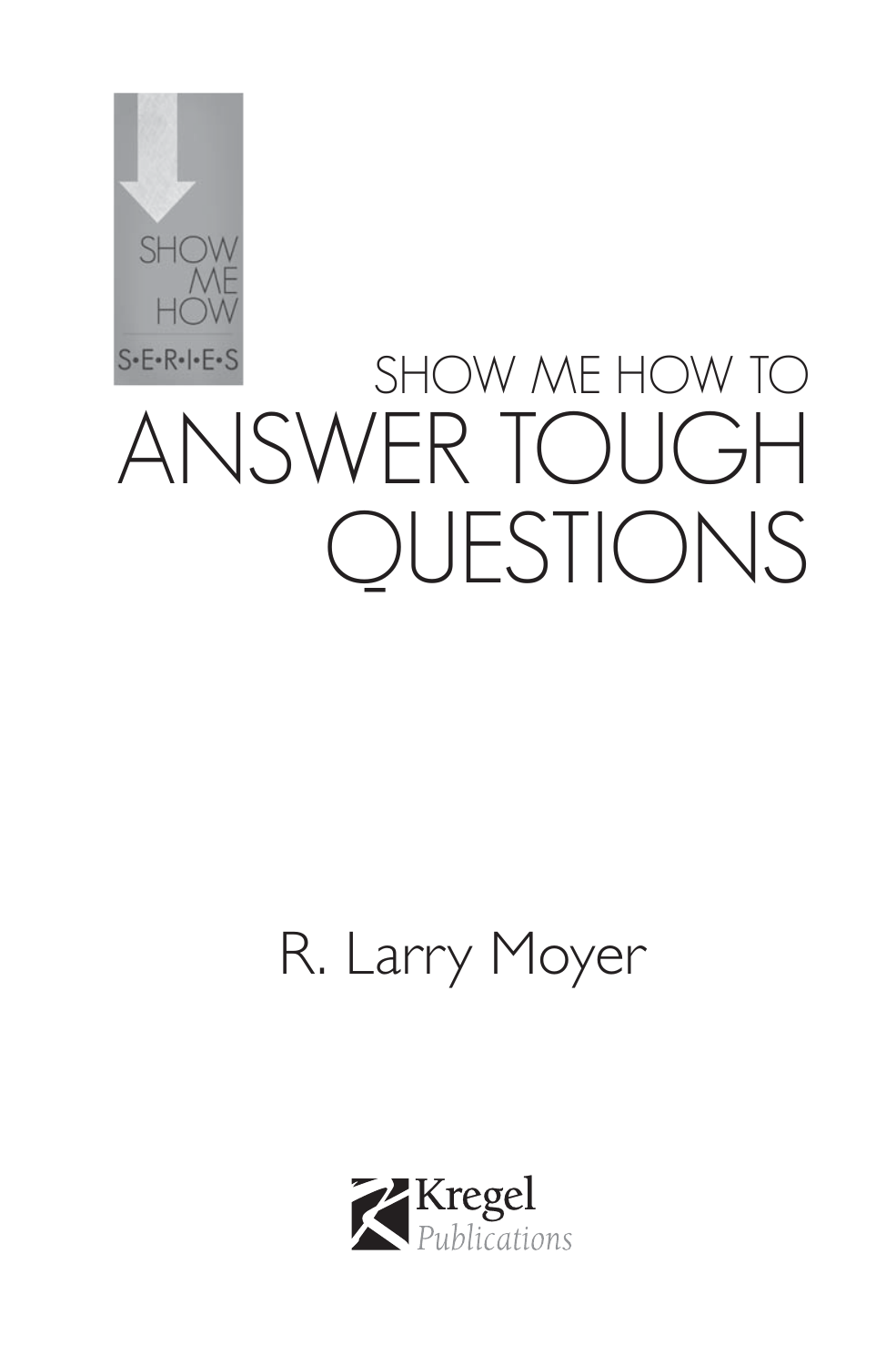*Show Me How to Answer Tough Questions*

© 1999 by R. Larry Moyer

Previously published as *Dear God, I'm Ticked Off*

Published by Kregel Publications, a division of Kregel, Inc., P.O. Box 2607, Grand Rapids, MI 49501.

All rights reserved. No part of this book may be reproduced, stored in a retrieval system, or transmitted in any form or by any means—electronic, mechanical, photocopy, recording, or otherwise—without written permission of the publisher, except for brief quotations in printed reviews.

Unless otherwise indicated, Scripture quotations are from the New King James Version. © 1979, 1980, 1982, Thomas Nelson, Inc., Publishers.

#### **Library of Congress Cataloging-in-Publication Data** Moyer, R. Larry (Richard Larry).

Dear God, I'm ticked off: answering the spiritual complaints and concerns of others/by R. Larry Moyer.

p. cm.

1. Christianity—Miscellanea. 2. Spiritual life— Christianity—Miscellanea. I. Title.

BR96.M69 1999 230—dc 21 98-53733

ISBN 978-0-8254-3879-0

Printed in the United States of America

09 10 11 12 13 / 5 4 3 2 1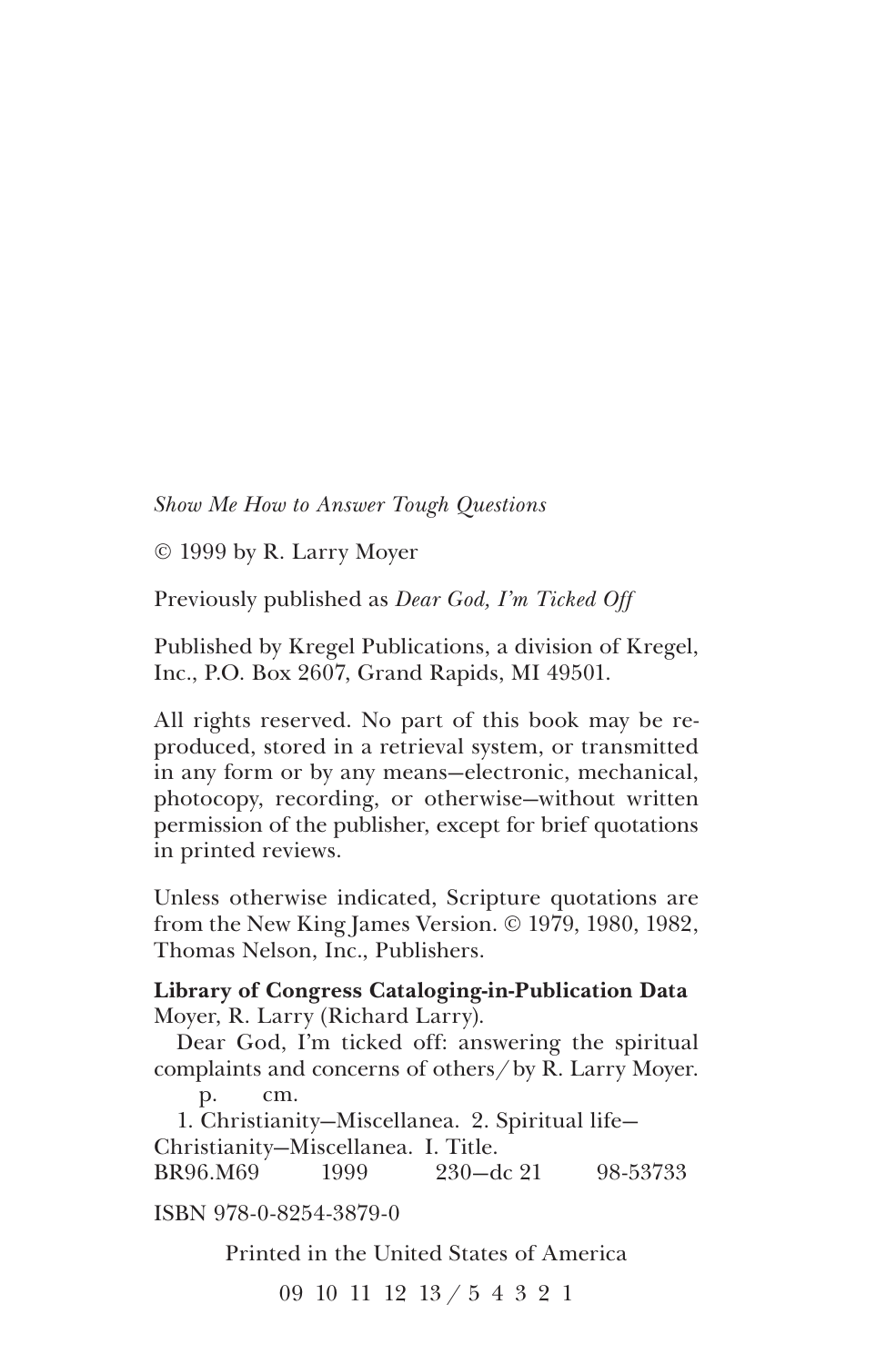## Contents

**Acknowledgments 7**

#### **Part 1: What Thirty-Five Years Has Taught Me 9**

**Part 2: Letters 17**

#### **Letter One 19**

Matt's Struggle: *God may have created the world, but circumstantial evidence proves he doesn't know how to run it.* 

#### **Letter Two 27**

Kellie's Struggle: *How can I trust a book that was written over two thousand years ago? Besides that, the Bible could win a prize for being one of the most boring books ever written.* 

#### **Letter Three 37**

Lindsey's Struggle: *Some of the things that God has done are gross or just plain bizarre. Why was bloodshed so necessary?*

#### **Letter Four 44**

Chuck's Struggle: *I've discovered that those who do wrong prosper, and those who do right suffer. Because of this, I'd rather be a bad guy.*

#### **Letter Five 53**

Alex's Struggle: *Please bear with me. I take all this religion stuff very seriously and plan to become a Christian, but first I want to have some fun in life.* 

#### **Letter Six 60**

Nathan's Struggle: *I've listened to many people talk about God, but they all have different opinions about how a person comes to him. Why?*

#### **Letter Seven 70**

Greg's Struggle: *Jesus Christ was not the only one who claimed to be God. Isn't it possible that he was really just some guy on an ego trip?*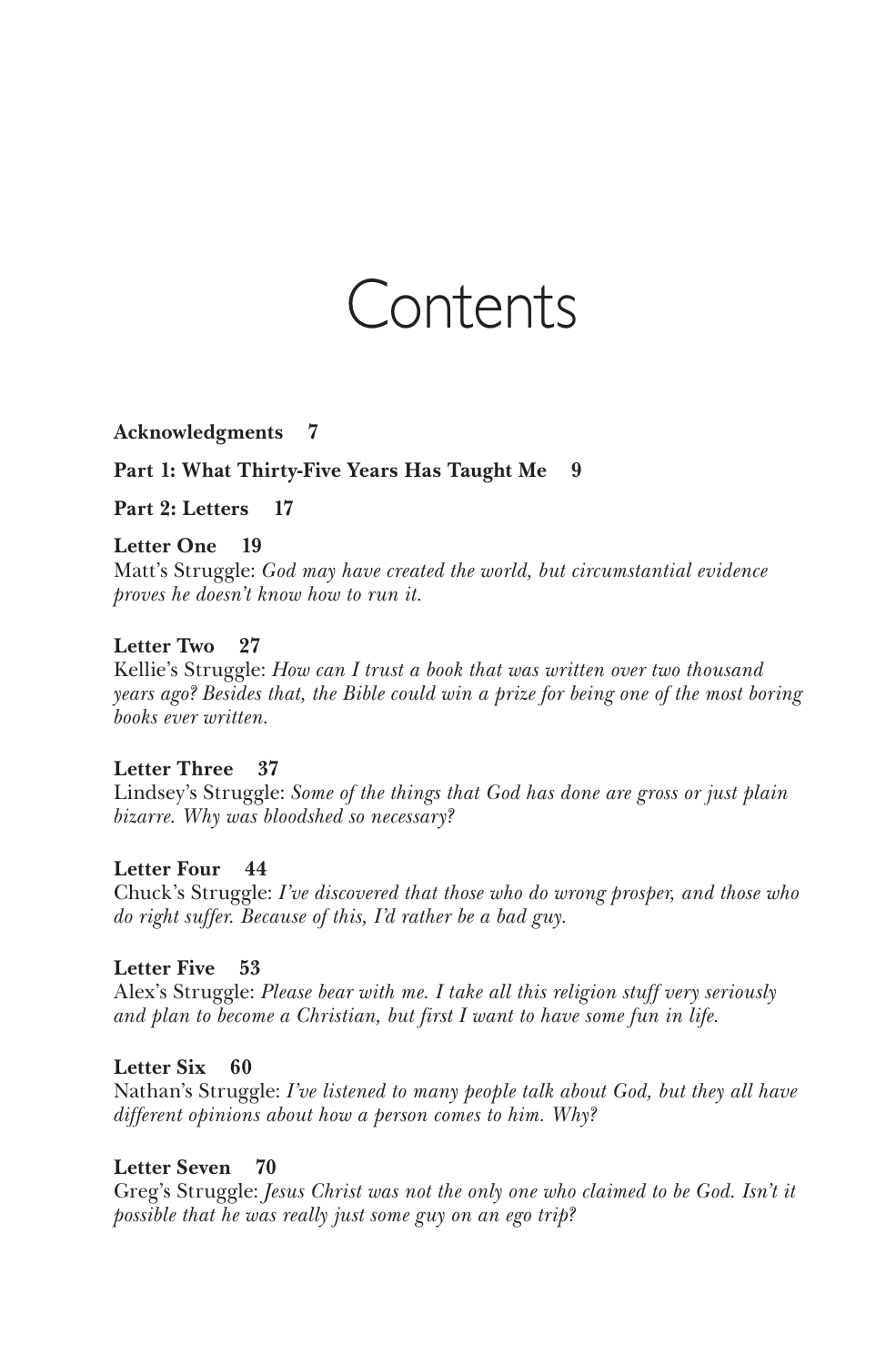#### **CONTENTS**

#### **Letter Eight 78**

Brian's Struggle: *If God is as loving as he claims to be, how in the world can he send anyone to hell?*

#### **Letter Nine 85**

Kristie's Struggle: *Church might excite God, but it doesn't excite me. I just don't fit in.* 

#### **Letter Ten 92**

Kevin's Struggle: *A lot has happened since I first came to God, but something is still missing. Please help me understand what it is.* 

#### **Letter Eleven 99** Bruce's Struggle: *Why would a happy person need Jesus?*

**Letter Twelve 108** Diana's Struggle: *If God is so great, why are his people so awful?*

#### **Letter Thirteen 116**

Ricardo's Struggle: *I asked God to prove his existence to me by helping me with my problems. I'm still waiting for him to do so.* 

#### **Letter Fourteen 123**

Ann's Struggle: *My husband, Brent, died last year. If I come to Christ, I will have to accept the fact that Brent is in hell. Admitting that is extremely difficult.* 

#### **Letter Fifteen 130**

Claire's Struggle: *Okay, you're getting through to me. But I'm scared to death that if I trust Christ, he'll want me to be a missionary in Africa. I'm just not cut out for that.* 

**Part 3: Three Final Observations 137**

**Part 4: Are You Uncertain of Your Eternal Destiny? 141**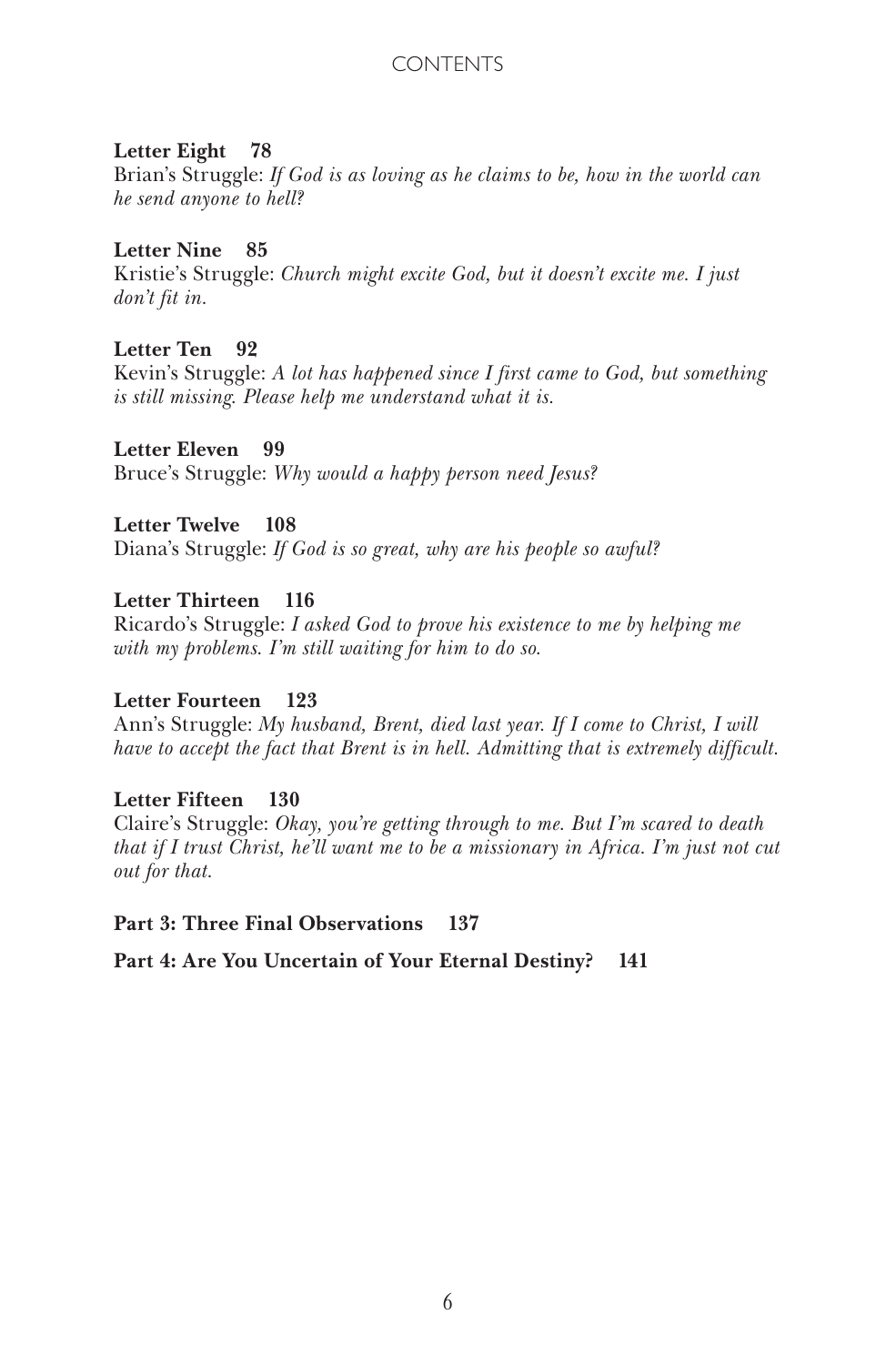## What Thirty-Five Years Has Taught Me

When I find something more exciting than what I am now doing, I'm going to go do it! But I don't expect I will. I don't know of anything more exciting than introducing people to Jesus Christ and training other believers to do the same thing. If you introduce others to Jesus Christ, your life takes on eternal significance. You've been used to populate heaven. And because eternal life is as secure as the promises of God, nobody can undo what God has used you to do. When you train other believers to do the same, you'll multiply yourself thousands of times over and will populate heaven many times faster. Thousands of believers will be helping you tell others, people you alone could never have reached. If that's not exciting, please tell me what is!

Having evangelized for longer than thirty-five years now, I'm bothered immensely by something. I can honestly say it has kept me awake at night. Most believers never lead anyone to Christ in their entire lives. Some surveys reveal that as few as 5 percent of believers lead people to Christ. Why don't the other 95 percent? I promise you, it's not because they don't want to. I've had too many people tell me how they have dreamed of leading even one person to Christ in their lifetime. Instead, one of the biggest reasons they give for their inactivity in evangelism is, "I'm afraid I won't be able to answer the questions and objections non-Christians have." They are referring to such questions and objections as "I don't believe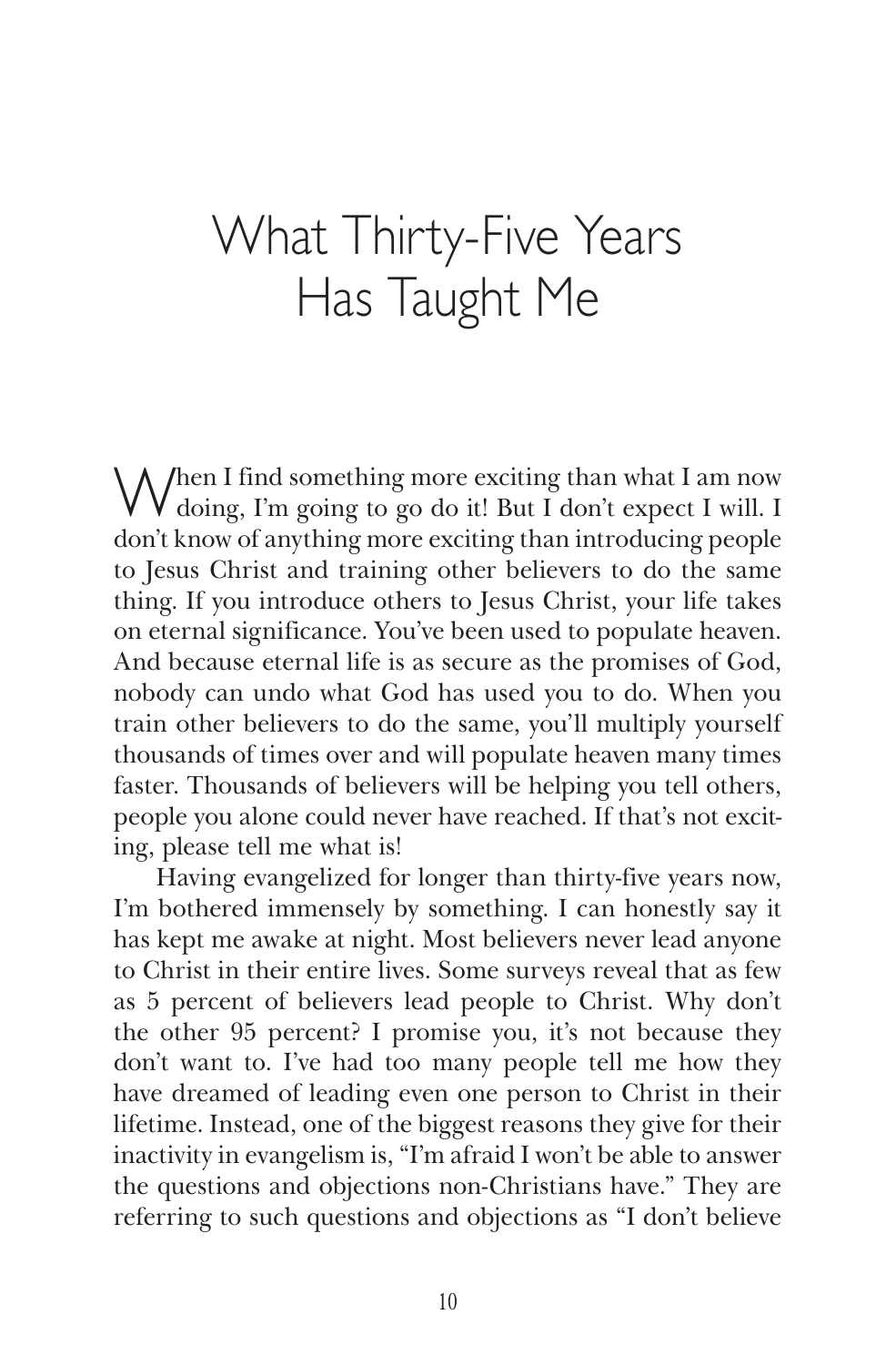the Bible," "Christians are hypocrites," "I don't believe there is a God," and so on.

But do you know what bothers me even more? When considering this problem—their inability to answer the questions and objections of non-Christians—believers make so many mistakes and have so many fallacies in their thinking. These mistakes and fallacies allow fear, rather than boldness, to have the upper hand. Let's talk about a few of them.

One mistake is to think that to reach a non-Christian, you have to be an intellectual giant—a person who can refute any question and respond to any objection. In other words, you have to be the equivalent of a seminary professor or have the mind of a C. S. Lewis.

What's wrong with that kind of thinking? I'm a graduate of both a college and a seminary. I know how to give all the arguments about the existence of God, explain all the apparent contradictions in the Bible, and analyze all the "theories" behind the empty tomb of Christ. But having interacted with non-Christians for over twenty-five years, I've found that often they didn't need intellectual answers. They needed commonsense answers—the kind that even a new believer in Christ could give. Those common-sense answers have done more to help me lead people to Christ than all the lectures I've heard in seminary classrooms, grateful though I am for the benefit of such training.

This willingness to provide common-sense answers is one reason new converts often lead more individuals to Christ than anyone else. It's not intellectual ability that's needed most in evangelism, it's enthusiasm and common sense empowered by the Holy Spirit. Dawson Trotman, founder of the Navigators, was right when he said, "Soul winners are not soul winners because of what they know but because of Who they know and how much they want others to know Him." Besides, when I do meet non-Christians who need someone with the mind of C. S. Lewis to speak to them, I know which books to loan them.

A second mistake believers make is that they too easily drift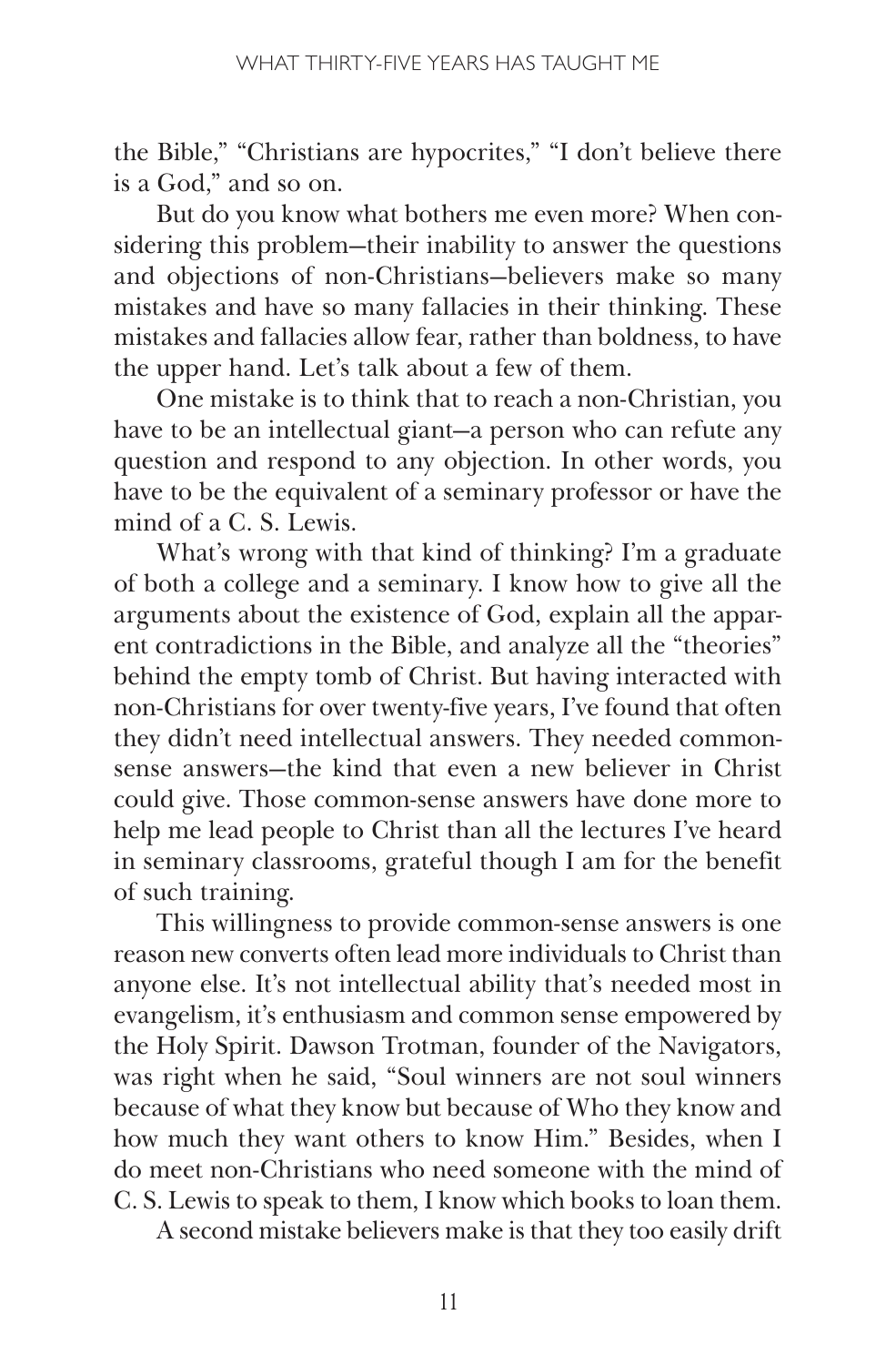from the central message of Christianity—the substitutionary death of Christ and His resurrection on the third day. What God has done is irrefutable! Even though people are starving in third-world countries, even though children may die at an early age and adults can suffer agonizing deaths, how can I accuse Him of not being a God of love when He died on a cross for me? He did for me what I wouldn't think of doing for others. He has far more cause to question me than I have to question Him. Furthermore, if people don't believe there was a historical Jesus who died for them, they then have to explain away the empty tomb—one of the most attested facts of history! So with non-Christians I must keep going back to the cross and the empty tomb. Those are the issues. If He died for me, what am I going to do with Him? If He didn't arise the third day, disprove the empty tomb. Along with emphasizing the cross and the empty tomb, we must make it clear that we are saved simply by trusting in Jesus Christ as the only way to heaven. We can go through the motions, but if our trust is not in Christ alone to save us, we are lost. Many who sit in church every Sunday have missed that message!

A third mistake is taking the defensive instead of the offensive. It dawned on me after years in evangelism that God's greatest need was not the person who could defend Him but the one who would declare Him. After all, He is big enough to defend Himself! What I needed to do was take the offensive, not the defensive. It was so freeing and so illuminating to discover that truth. I don't have to have all the answers, I just have to be sure I have the correct message: Christ died for you and rose again. In fact, unbelievers have a bigger problem than I do. I have to explain what this God who exists is like. They have to explain what this God, who in their minds does not exist, is like! That's tough to do! Often when they do explain what He's like, I can say, "Okay, I don't think that person exists either." Then I tell them about the One who does exist—and the God of love He is.

Do you know what else astonished me? After years of studying the Scriptures, I was overwhelmed to find that all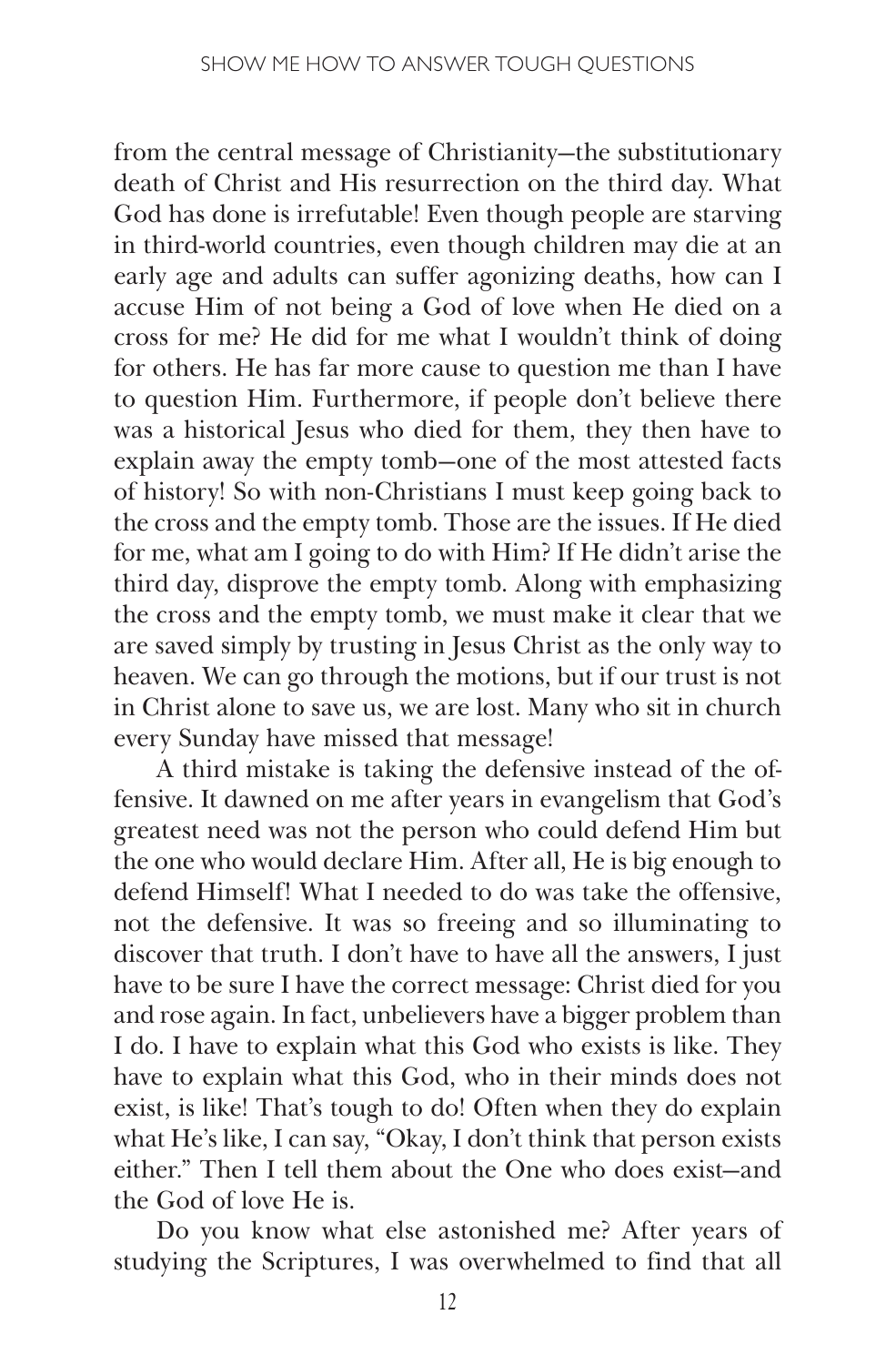the things I was discovering from personal experience were taught in the examples and exhortations of Scripture. For example, when Paul the apostle entered Corinth—a city filled with philosophers and intellectuals dedicated to discussion and debate—he explains what he did. He states, "And I, brethren, when I came to you, did not come with excellence of speech or of wisdom declaring to you the testimony of God. For I determined not to know anything among you except Jesus Christ and Him crucified" (1 Cor. 2:1–2). Three verses later, he explains why: ". . . that your faith should not be in the wisdom of men but in the power of God."

Paul didn't want anyone leaving his presence saying, "I believe because Paul convinced me." He wanted everyone leaving to be able to say, "I believe because God convinced me." He knew that, ultimately, intellectual arguments and spiritual debates do not bring people to Christ. Only the Holy Spirit can do that. And when the Holy Spirit decides to work in a person's life—watch out! Similarly, when Paul entered Athens, confronted the philosophers, and faced a city "given over to idols" (Acts 17:16), what are we told he did? The text tells us "he preached to them Jesus and the resurrection" (v. 18).

For that reason I've had a passion to write a book that illustrates the way we ought to respond to non-Christians, based on how I would see God responding to their questions and struggles. No one, including me, can presume to speak on behalf of God. By writing such a book, I am not pretending to have such knowledge or ability. What is expressed here is based on my experience as an evangelist committed to the expositional handling of Scripture, and on my years of interaction with the struggles of non-Christians. The techniques presented here show how we can respond to non-Christians based on the way I would envision a loving God responding. Evangelism, biblically defined, is not just reaching the lost, but also it is equipping believers to evangelize. I trust that what I have to say will be of some help in equipping you to reach your non-Christian acquaintances.

With each individual presented in this book, I encourage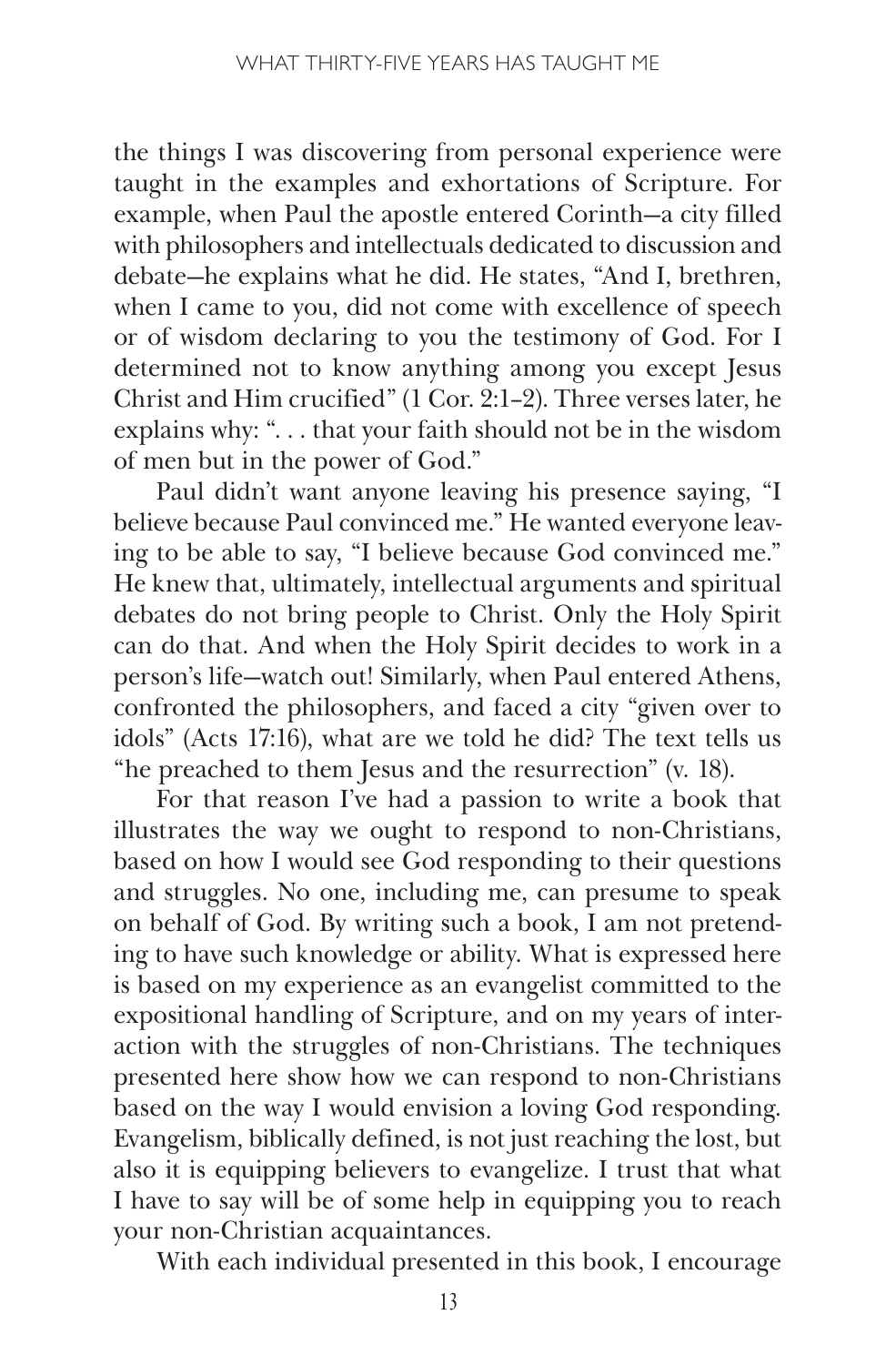you to do three things. First, listen to what is being said. Each letter represents a struggle that a non-Christian is expressing to a person who has begun to talk to him or her about spiritual things. Then look carefully at what the non-Christian is expressing; this often reveals some common-sense issues we need to address. Third, respond the way you might envision a loving God responding. In each chapter the responder represents us as believers (whether our name be Kathy, Susan, Chip, or Jack), and the response is the reply we ought to give to non-Christians.

As I write these responses, I demonstrate how we must keep going back to the cross and the resurrection. And by the way, here's where I need your understanding. You may read about four chapters and feel like shouting, "I've got it! Now I see how to keep taking the conversation back to the cross and the resurrection." For you I would not have to be as repetitive in the following chapters. I could simply come to a point and say, "Now do what I've just taught you to do." Others, who feel less confident in evangelism, have said to me, "Please don't assume anything. Keep showing me, conversation after conversation, how to go back to the cross and the empty tomb." For those people, I've done just that in every chapter. As I've done so, I've also tried to help believers understand the value of a compliment. Sincere compliments have a way of helping non-Christians relax and enjoy our conversations with them, making us seem less threatening to them.

I have a simple goal. It's not to give you pat answers to non-Christians' questions. If I attempted to do that, you'd often find yourself frustrated when one non-Christian didn't express his struggle or question the same way as another did, and the answer you had prepared simply didn't fit. Instead, I want to help you learn how to listen and then how to think before responding to non-Christians—how to think in a biblical, common-sense way. If you learn how to listen and how to think, you will be able to answer any non-Christian anywhere, and you will find yourself freed up in evangelism, no longer intimidated by what an unbeliever might ask or say.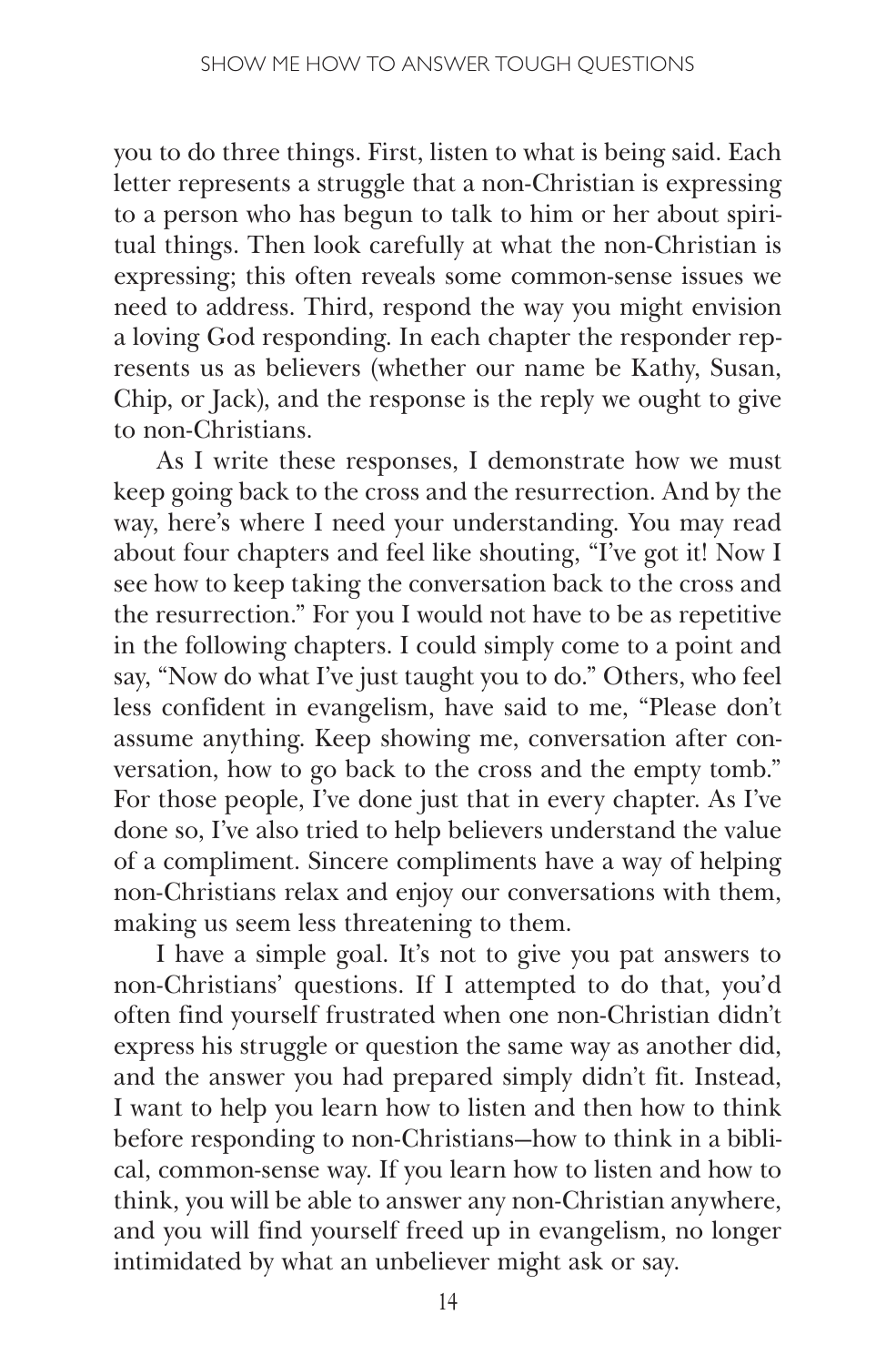John 1:14 tells us that Jesus Christ was "full of grace and truth." We need that same balance. Some believers have grace but little or no truth in their response to non-Christians. Hence, they never confront the non-Christian with the truth of his sinful condition before God. Others have truth but no grace. Their cold, caustic, callous way of responding to non-Christians often leaves the unbeliever with little interest in Christ or Christianity. We need grace accompanied by truth and truth accompanied by grace. I trust the responses in the following chapters reveal that kind of balance.

One more thing—something I want to say loudly and clearly. Please don't think for half a second that I believe people are brought to Christ through our well-thought-out answers or responses. Nothing could be further from the truth. One of my favorite verses throughout my ministry has been John 6:44, which says, "No one can come to me unless the Father who sent Me draws him." I believe God wants us to develop and improve our communication skills, thereby increasing our effectiveness in helping lost people understand the gospel. But never lose sight of the fact that it is God who brings people to Christ. What God is asking you to do is bring Christ to your non-Christian acquaintances.

If in reading this book you find yourself freed up and fired up to talk to non-Christians and aggressively pursue them for Christ, the time spent in writing it was well worth the effort. Again I ask, What on earth could be more exciting than being used by God to populate heaven?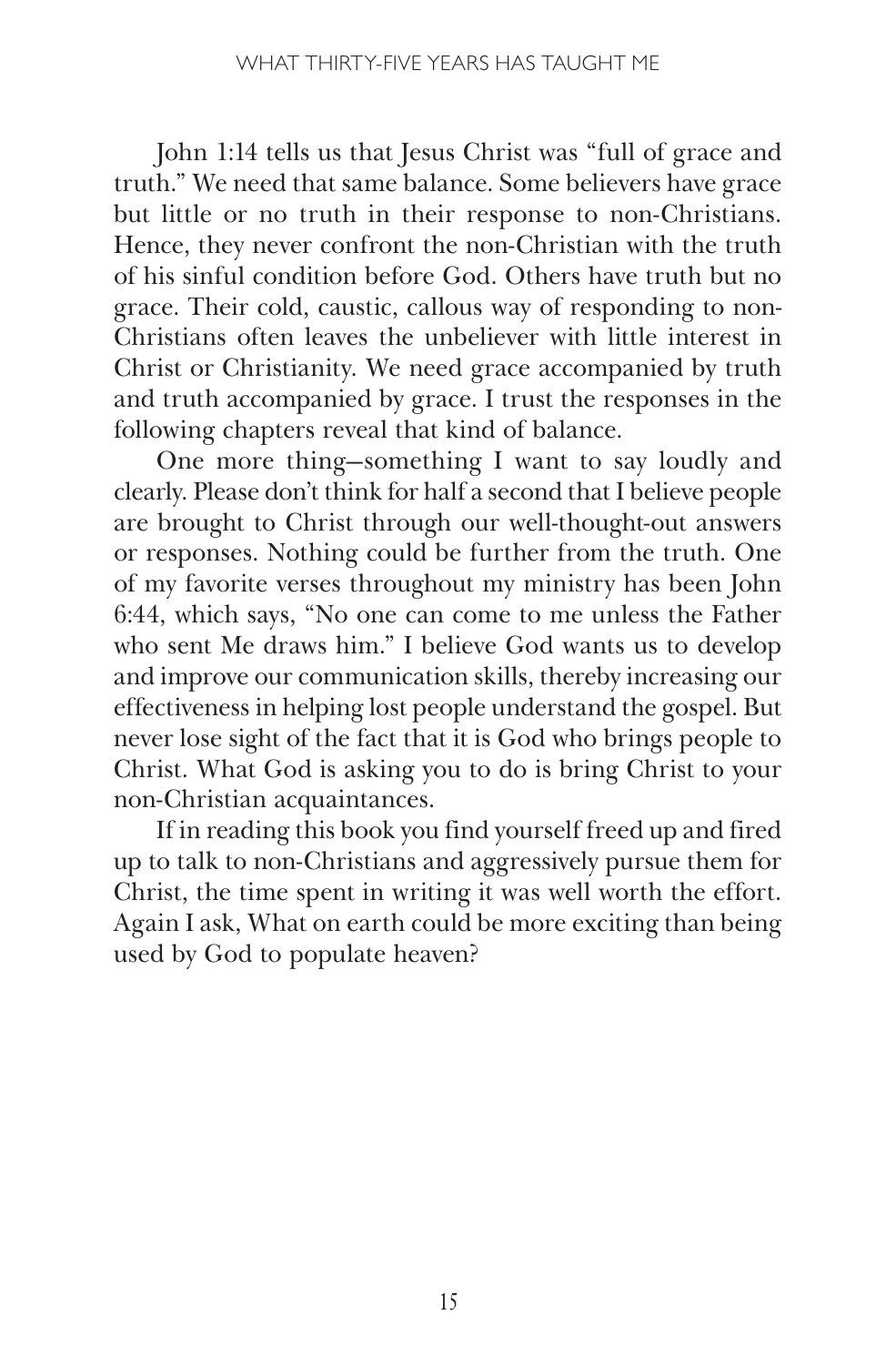## letter one Matt's Struggle

*God may have created the world, but circumstantial evidence proves he doesn't know how to run it.*

### **Who Is Matt?**

Matt is an upper-middle-class insurance company executive who lives in Dallas, Texas. He is in his midforties, happily married, and the father of three children. He has provided well for their needs and prides himself on being a successful businessman with a good reputation in the community. When approached about spiritual things, he admits being annoyed with the "injustices" surrounding life. If he has such a concern for his family, why can God not have that same concern for His world?

### **Listening to Matt**

Dear Mike,

If I were you, I'd be embarrassed. God makes such lofty claims of might and power, but it appears he's lost control. Sometimes it would be easy to convince me he made the world. All the other explanations for how the universe got started don't particularly impress me, even though at times I pretend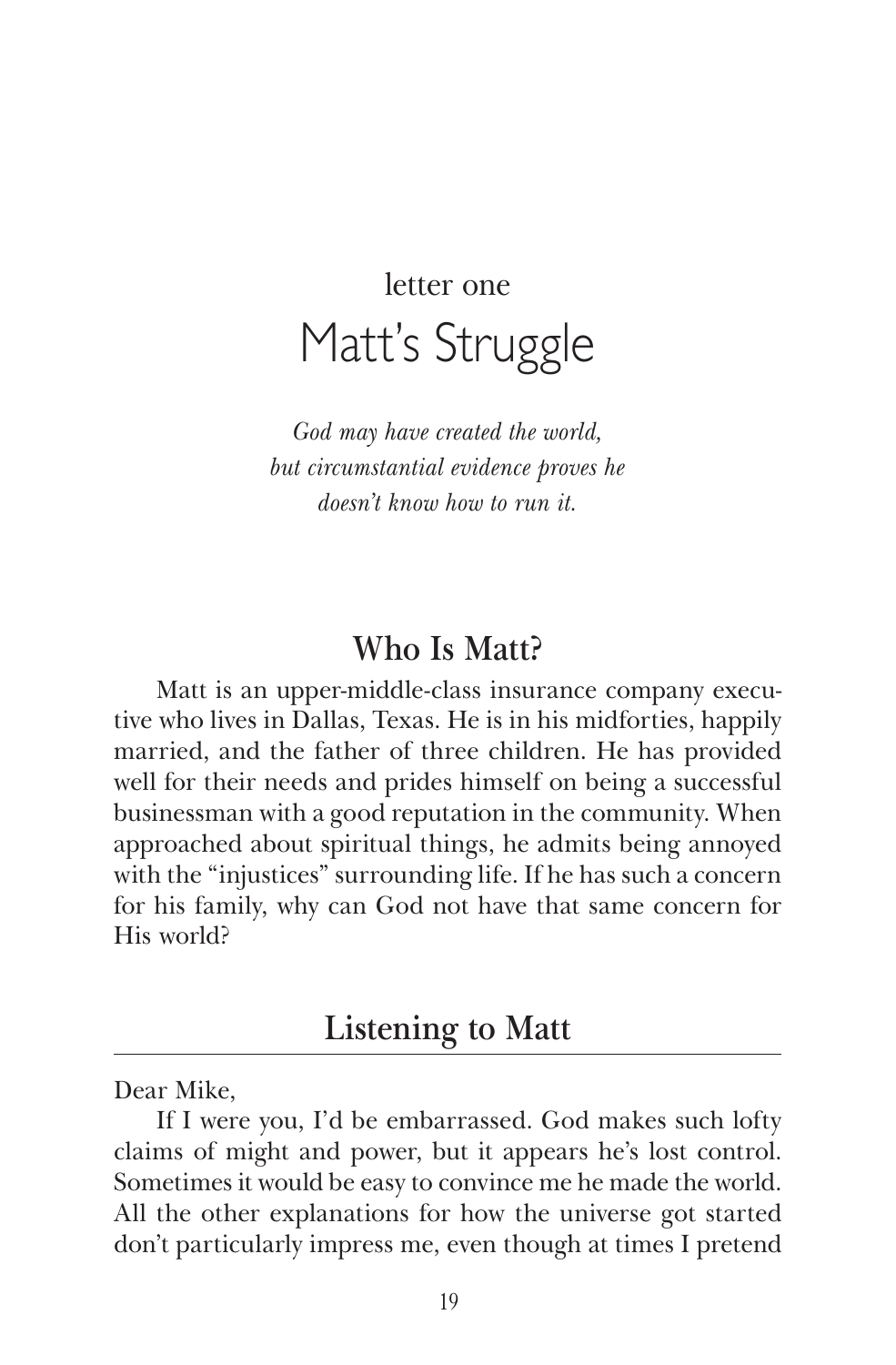they do. But, pardon my bluntness, I often feel that any tenyear-old with brains could run things better than God has.

Take, for example, one of the worst mass murders in U.S. history, the one that occurred in Killeen, Texas. Living here in Dallas, I saw that really shook up a lot of people. Some people have probably forgotten it by now, but I haven't. A guy drove his pickup through the front window of a cafeteria at lunchtime, pulled out a gun, opened fire, then turned the gun on himself. God just stood there with his arms folded. He could have prevented the whole thing—yet he did absolutely nothing. That incident alone did not win him a lot of support.

That tragedy was not nearly as bad as the bombing of the Federal Building in Oklahoma City. There's something nobody will forget. I visited my stepfather, who lives there, two weeks after the bombing. I saw the damage as well as the memorials to all the innocent little children who died along with so many, many adults. As far as I am concerned, the entire scene had evidence of an uncaring God written all over it. The whole time I stood there and looked at the ruins, I kept asking, "Why did this have to happen? Why didn't God prevent it?"

There are times I try to be fair and say what I often hear Christians say: "Don't blame that on God. It just shows you how wicked men are." But how do you account for those things that nobody denies are "acts of God?" For example, what about Hurricane Andrew, which became the costliest natural disaster in U.S. history? Deaths, missing people, destroyed homes, rat infestations—the list goes on and on. One paper reported that two hundred fifty thousand people were left homeless, ten thousand dwellings were destroyed, and another seventy-five thousand houses were damaged. Does God enjoy seeing that kind of devastation? I still remember that one of the people killed in Louisiana was a two-year-old girl. What could she possibly have done for God to punish her in that way? Why didn't he prevent the whole thing?

On the world scene, things are even worse. The starvation occurring in some countries is mind-boggling. People are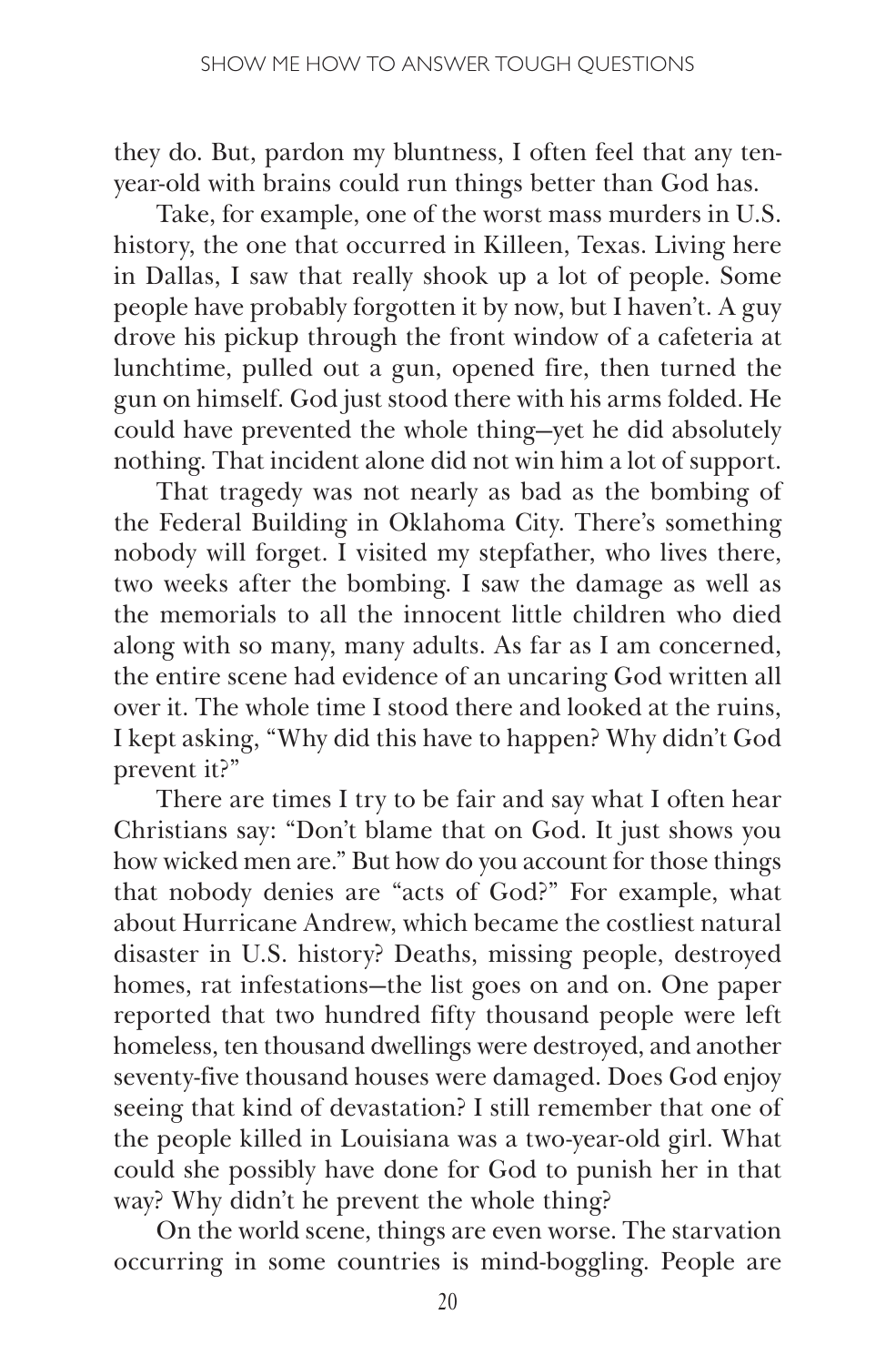dying by the thousands. In other countries, one tyrant can slaughter hundreds in a day. These countries face violence even more than hunger. There are times I'm not a very caring person, but even I want to reach out and help. God could help, but he doesn't. And then he calls me a sinner?

Mike, face it. God doesn't make sense.

Matt

### **Looking at Matt**

Matt is being totally human. The nature of his letter tells me that Matt sees what is wrong with others a lot more quickly than what is wrong with himself. Even when he admits his own weaknesses and failures, he makes only a passing reference to them, such as when he says, "There are times I'm not a very caring person, but even I want to reach out and help." The "but" in his sentence tells me he is probably an individual who, like most other people, would have difficulty admitting to himself that he is a sinner. That is especially clear when he adds, "And then He calls me a sinner?"

Matt has done what many non-Christians do—they see the side of God they are looking for, even if it is a side that does not exist. Most of us are accusatory by nature. Our depravity finds pointing out what's wrong with people more enjoyable than pointing out what's right. That way of thinking often affects us when it comes to our spiritual perspective.

In pondering who God is and what He is like, Matt needs to start with the cross. Anyone who would give eternal life absolutely free has a lot of kindness about Him. There is no greater way God could have become involved than to allow His perfect Son to die on the cross as our substitute. If a man's character is being questioned, he will often reveal any noble or charitable act he has done. Presidential candidates accused of being cold or uncaring do this. They have family members or close associates speak of their benevolent deeds or kind acts. Similarly, before we become too critical of what we feel God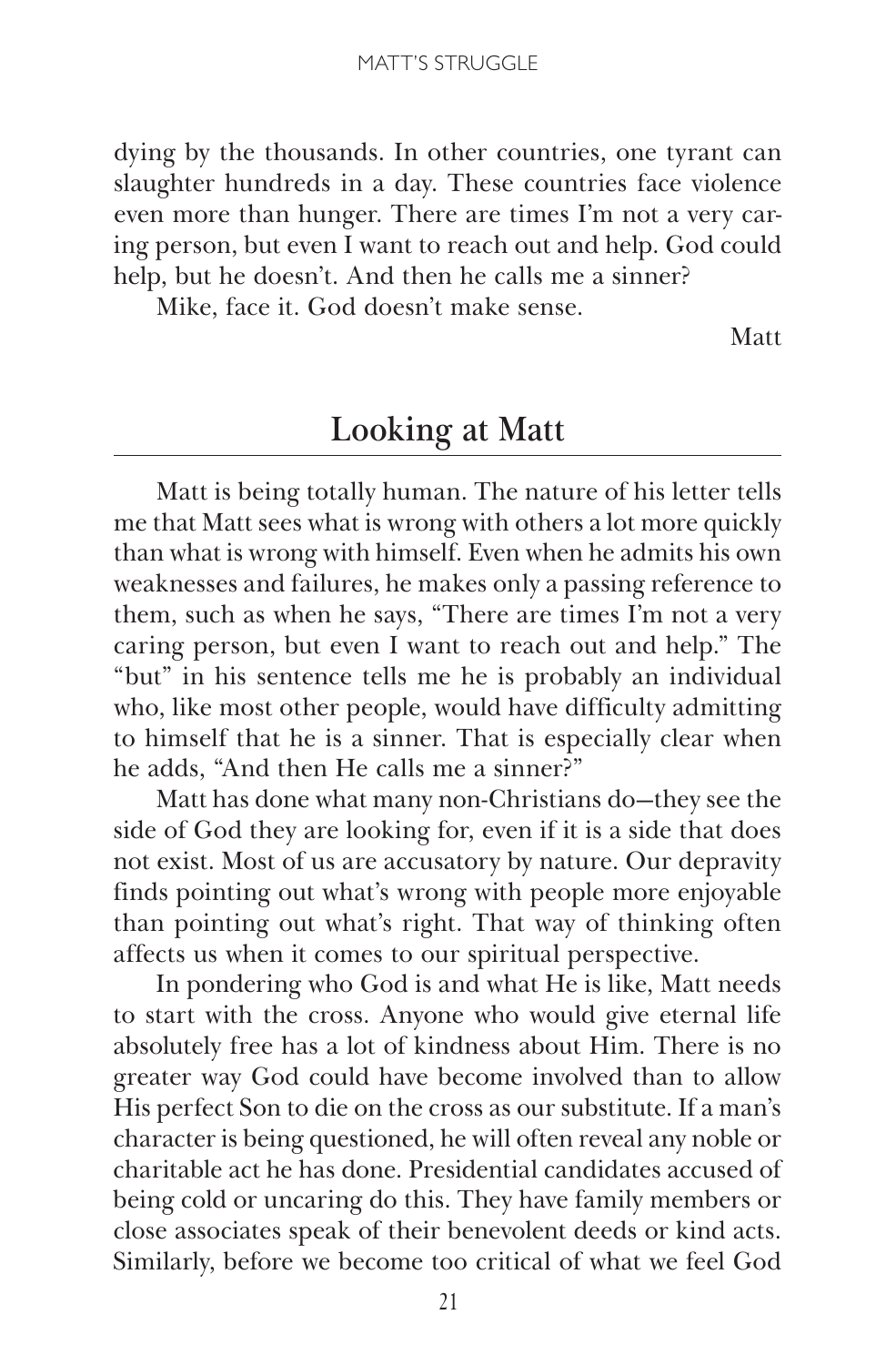has done in the present, consistency demands that we look at what He has done in the past. Why not allow God the same privilege we would extend to anybody else?

Matt does what most people do—he takes the short-range view of life. The issue is not "Will hatred and all wrong-doing be punished?" The only question is, "When?" Non-Christians who are not accustomed to thinking with eternity in view often have little or no concept that a future day of judgment is coming. Even if they see themselves having to answer to God for what they've done, and many of them do, they think little of how a future day of judgment will affect other people and the world scene.

### **Responding to Matt**

Dear Matt,

You are tempted to think I don't understand, but I assure you, I do. Please don't accuse God of not caring. Just because He doesn't intervene in world events doesn't mean He doesn't care. Any injustice or hardship grieves Him more than it does anyone else. He was even grieved the other day, Matt, when you cussed out your neighbor for damaging the electric saw you loaned him. Do you remember telling me how you felt? Yet even you thought it was possible that the saw had been damaged when you gave it to him. And even if he had broken it, did it really call for that kind of reaction? Like the rest of us, you often see how, in your opinion, God has mishandled situations, but see none of your mishandling of your own life. As you know, I'm not a morning person. The first two hours of every day I'm horrible to be around. Whenever I think how irritated God ought to be about the wrongs I see in the world, I'm reminded how He would have every right to be irritated with my 7 to 9 A.M. performances.

Matt, if you saw world events through God's eyes, your view would be so different. Even if He tried to explain things to you, you wouldn't understand. His mind is so beyond anything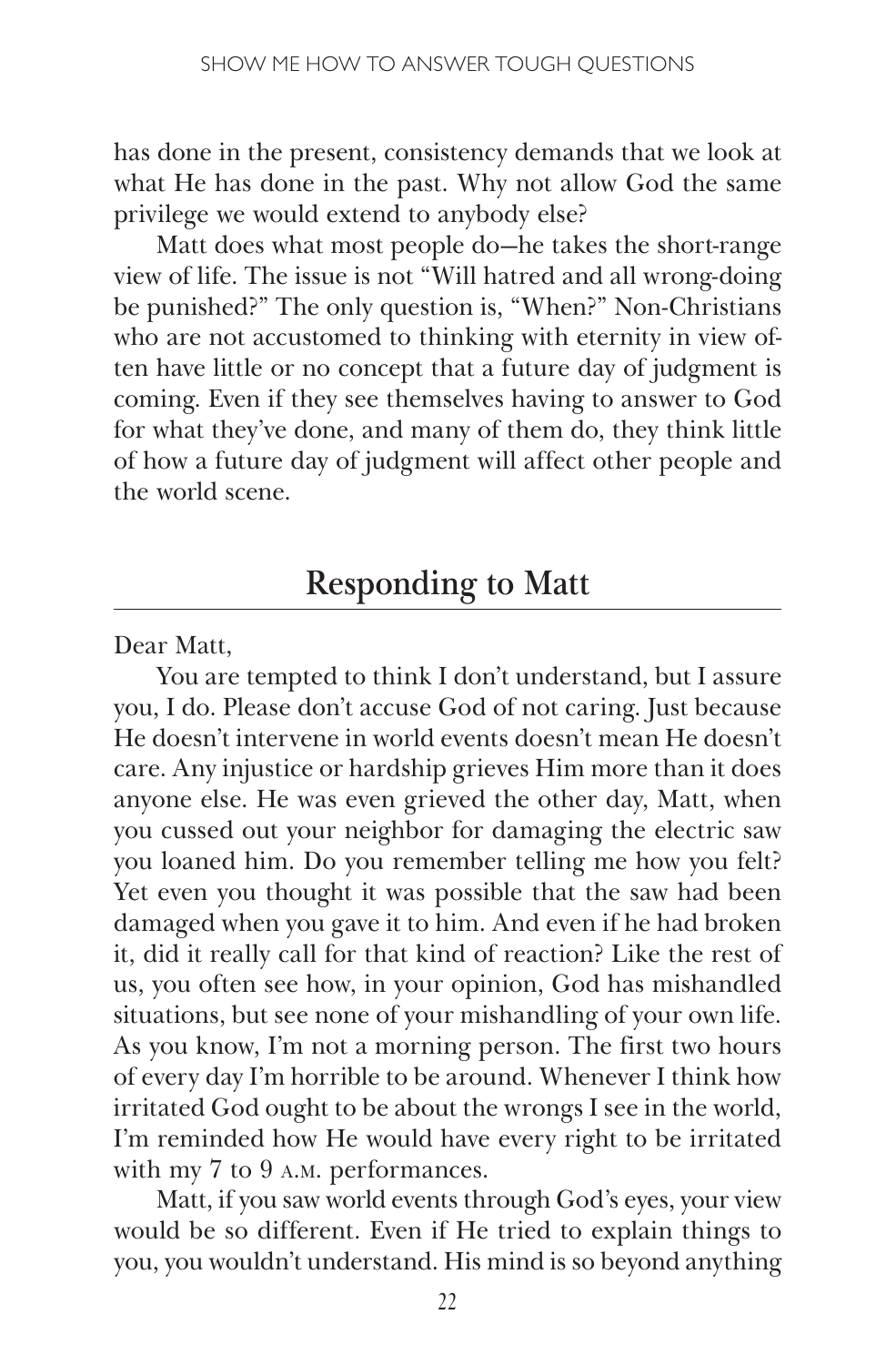ours is capable of comprehending. If it weren't, He wouldn't be God. The fact that there are things you don't understand about what He does and allows ought to impress you rather than depress you.

Let me point out something rather simple. You know through your own experience that you always see in a person what you want to see. Even though God's character is beyond reproach, if you want to find a wrong side of Him, one way or another, you'll find it. But why not give Him credit for what He's done right? You have three very intelligent children. Have you ever asked, "Why should I be given these wonderful children when some couples can't have any?" Your wife worships you, and even you would admit you don't always deserve that. I'll bet there are times, when you are alone, that you realize what a selfish person you are. I can tell by some of the comments you've made to me. Have you ever asked yourself, "If there is a God, why would He allow me to have such a loyal wife?"

Even at work you have been fortunate. You find your job satisfying, and you're one of few people who feel secure in your position. Yet you usually see the bad side of everyone. I wish sometimes you'd look for the good side. I challenge you to list everything good in your life and place it alongside everything you feel God's done wrong. Hopefully, you will discover you don't applaud Him where, in fact, He deserves applause.

Nothing I've said concerns me more than what I am about to ask you to consider. When pondering how good God is, please start with the cross. He's written three verses in the Bible that have helped a lot of people in this area. They are found in a book called Romans in the New Testament portion of the Bible. In the fifth chapter of Romans and beginning in the sixth verse you will read, "For when we were still without strength, in due time Christ died for the ungodly. For scarcely for a righteous man will one die; yet perhaps for a good man someone would even dare to die. But God demonstrates His own love toward us, in that while we were still sinners, Christ died for us." Would you allow me to ask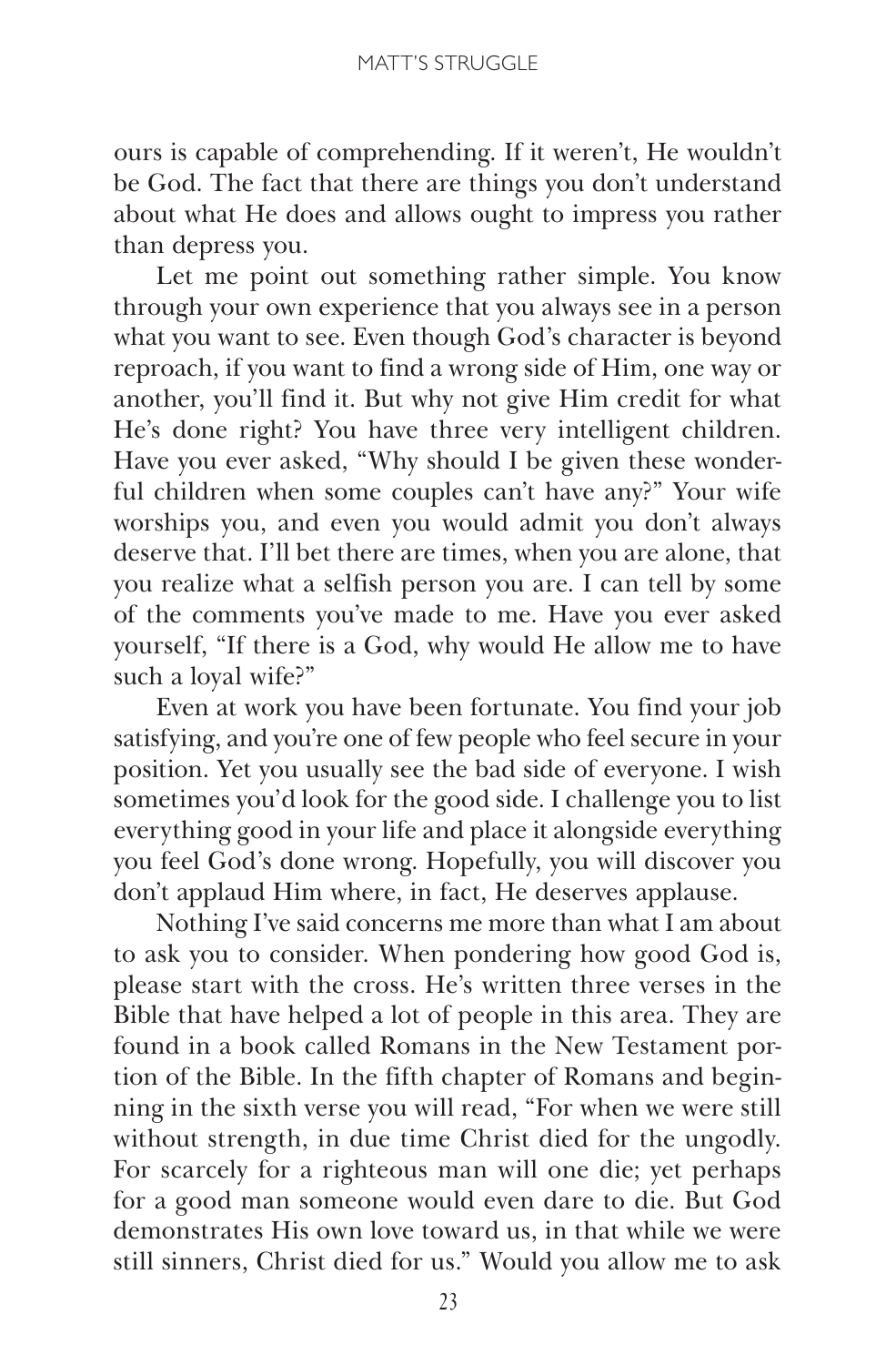you a question? You referred to the massacre in Texas, where a man gunned down a lunchtime crowd of innocent people. Suppose that man had not killed himself but, instead, had fled the crime scene, was later captured, tried for his crime, and sentenced to die for it. If it were possible, would you die as his substitute? I'm sure you would say, "No way." I can't say I would either.

Yet that is exactly what God's Son Jesus Christ did. He died for sinners—people who were completely undeserving, like you and me. Why? So that when He had paid for your sin, and risen the third day, He could forgive you for all of the wrongs you've done and give you, completely free, His gift of eternal life. All people need to do is come to Him as a sinner, recognize that His Son was their substitute on the cross, and trust in Christ alone to save them. From that point on, they are forever His. Since God allowed His Son to take the place of all sinners on a cross so they could live with Him forever, doesn't that remove all doubt about His character? Who else would die for you except someone who loves you that much? When His Son stretched out His arms and died for us, that removed all questions about His concern. Since you and I know that we would not do the same thing, He has every right to question our character. We have no reason to question His. Anyone who would let His Son die for you does not mean you any harm. Now you know why a person once expressed it by saying, "He's too loving to do you wrong; He's too wise to make a mistake."

You mentioned the tyrant who slaughters hundreds of people. Don't think God is standing by unaware. If that tyrant does not come to Christ, his punishment awaits him. The Bible clearly declares in the twentieth chapter of Revelation, "Anyone not found written in the Book of Life was cast into the lake of fire." In an eternal hell, he will wish to die but won't be able to. Just look at the world around you. Every day people rebel and get further away from God. Until Christ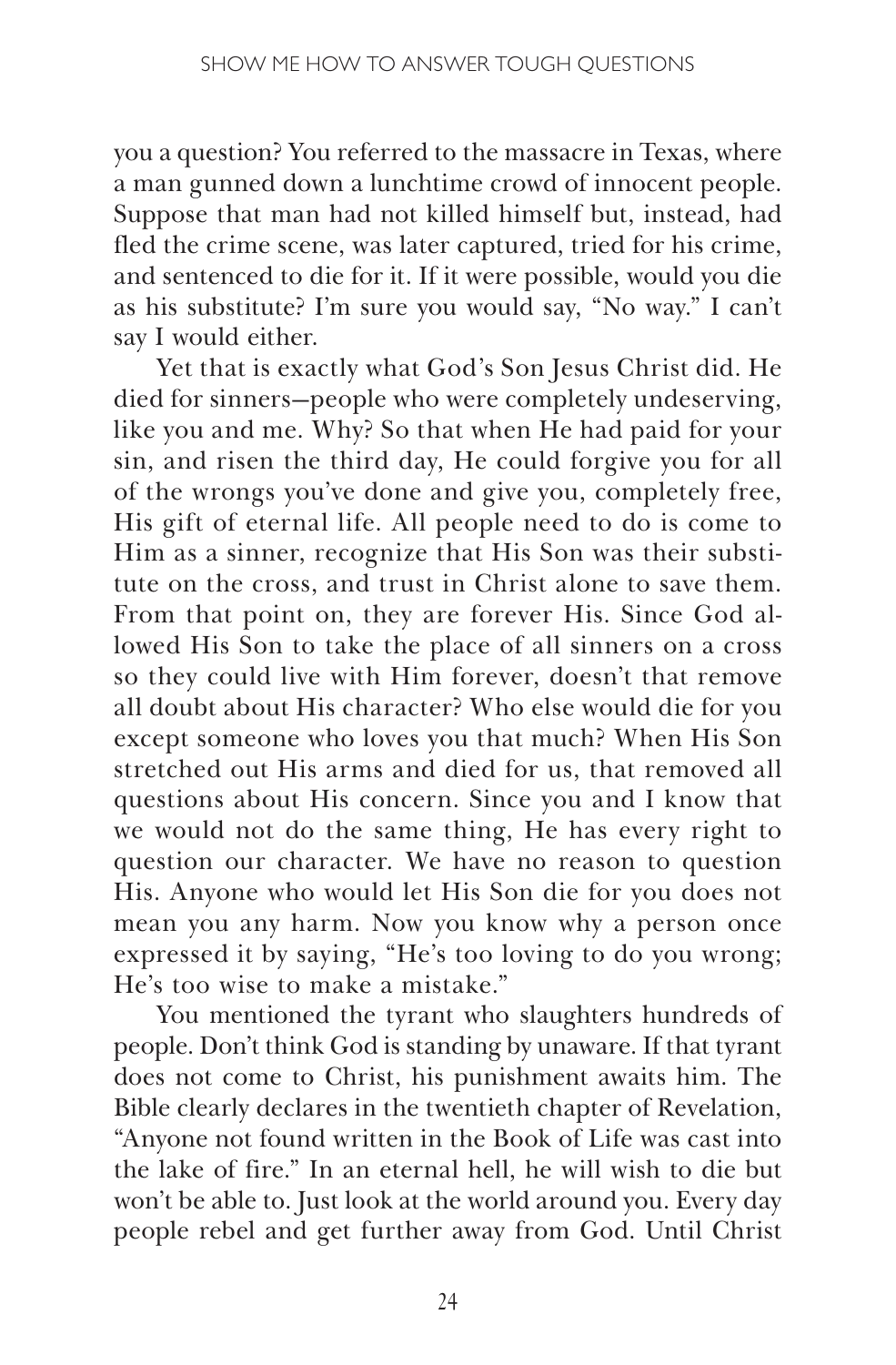returns to earth, the situation will get worse, not better. My wife and I were talking the other night about the increase in violence in the last twenty years. Left to itself, humanity will do wrong, not right. God could step in and stop it, and one day He is going to do just that. But keep in mind, He's a Savior, not a dictator. He's given everyone a choice. They can come to Him, receive forgiveness for all their sins, and live in eternity with Him. Or they can choose to reject Him and live a life independent of Him, a life that becomes more miserable with each step. And the most miserable thing of all will be to be separated from Him forever. The choice is theirs to make.

You are probably saying, "But you still have not addressed the issue. What about the victims of those disasters and violence?" That is why God pleads with people to come to Christ now. Until He establishes a new world, there will always be violence. Please remember that He has not rebelled against men; men have rebelled against Him. In their rebellion, they do things that are wicked, and innocent people become victims. Don't forget, my own brother was killed in a car accident when he was hit head-on by a drunk driver. God has proven His love for those victims the same way He proved His love for those who committed the violence. Christ died for their sins, too. What greater way is there to "get involved?" Quite frankly, Matt, that's why I try to talk to as many people as I can about spiritual things. Unfortunately, not all of them are as willing to ask questions as you are. When people come to Christ, even if they are the victims of the worst violence, they will live with Him forever. That is the ultimate joy. Several of the people who died in Killeen were undoubtedly His people. If only they all had been.

I assure you, Matt, according to the Bible a day is coming when the earth will know no violence. There will be no suffering, shootings, hijackings, famine, catastrophes, pain, or hardship of any kind. All those who know Him will be together with Him in eternal bliss. When they see things from